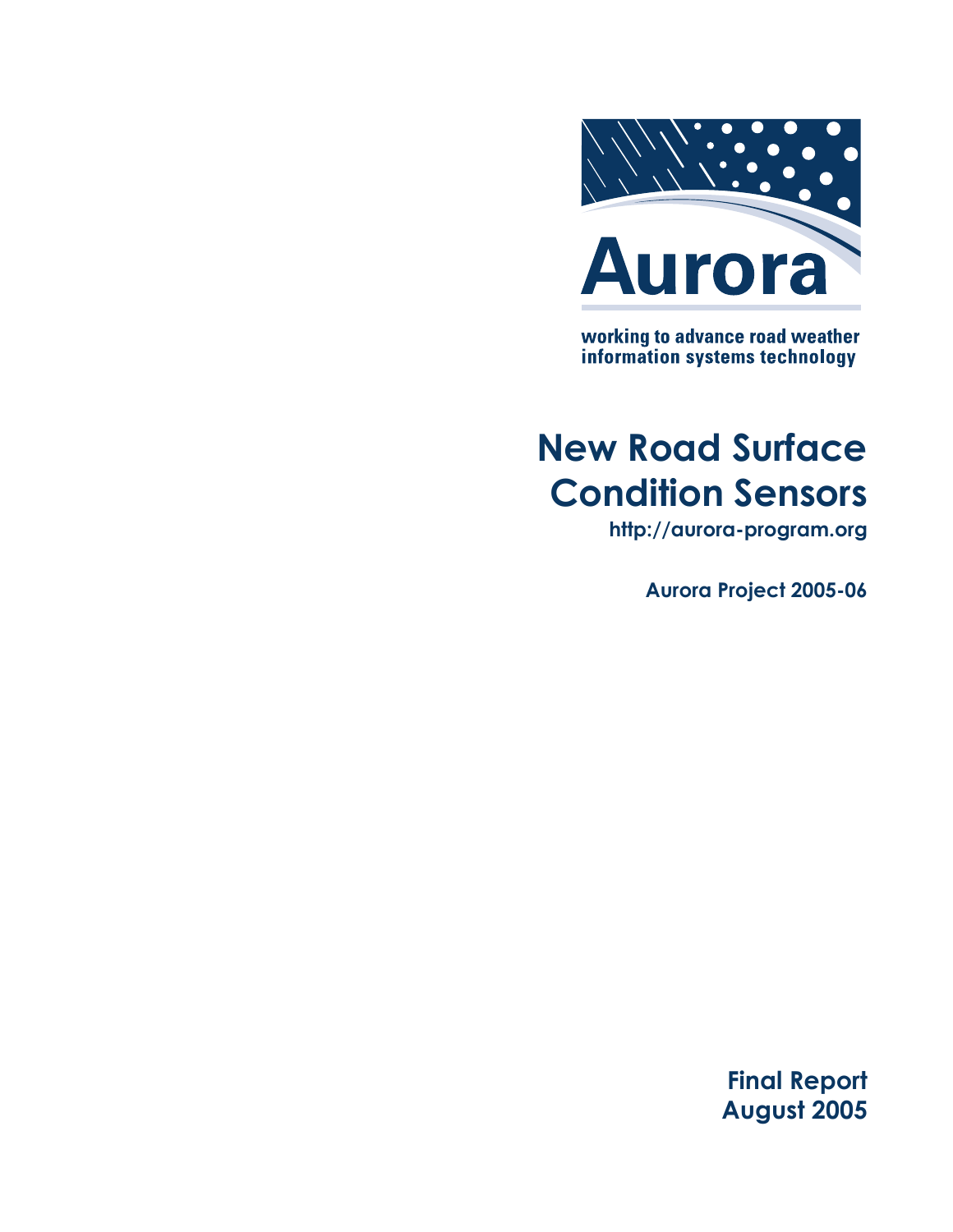## About Aurora

Aurora is an international program of collaborative research, development and deployment in the field of road and weather information systems (RWIS), serving the interests and needs of public agencies. The Aurora vision is to deploy RWIS to integrate state-of-the-art road and weather forecasting technologies with coordinated, multi-agency weather monitoring infrastructures. It is hoped this will facilitate advanced road condition and weather monitoring and forecasting capabilities for efficient highway maintenance, and the provision of real-time information to travelers.

# Disclaimer Notice

The contents of this report reflect the views of the authors, who are responsible for the facts and the accuracy of the information presented herein. The opinions, findings and conclusions expressed in this publication are those of the authors and not necessarily those of the sponsors.

The sponsors assume no liability for the contents or use of the information contained in this document. This report does not constitute a standard, specification, or regulation.

The sponsors do not endorse products or manufacturers. Trademarks or manufacturers' names appear in this report only because they are considered essential to the objective of the document.

## Non-Discrimination Statement

Iowa State University does not discriminate on the basis of race, color, age, religion, national origin, sexual orientation, gender identity, genetic information, sex, marital status, disability, or status as a U.S. veteran. Inquiries can be directed to the Director of Equal Opportunity and Compliance, 3280 Beardshear Hall, (515) 294-7612.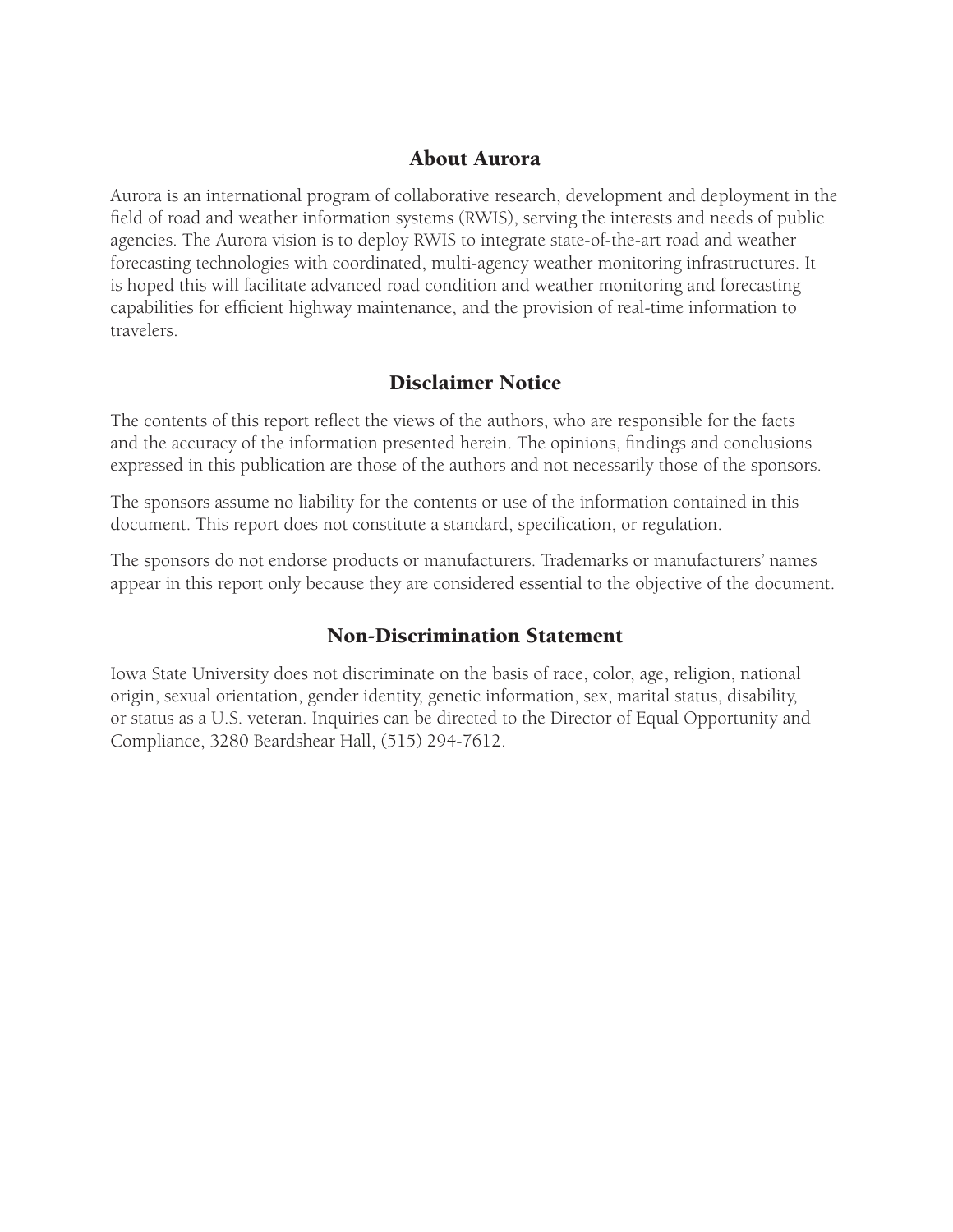# **New Road Surface Condition Sensors**

# **Contents**

#### **1. Background**

Since the beginning of Roadway Weather Information Systems (RWIS) there has been a need for road condition sensors. The aim of this project was to test and verify the functionality of several types of cost-effective road condition sensors. Some more expensive types of passive and active sensors were also involved in this project for some short periods.

### **2. Theory**

The simple passive sensors can only detect if the road is dry or wet. These sensors have a surface with areas that can conduct current. When the road is wet, the resistance between the conducting areas are significantly lowered. This decrease in resistance between the two conducting areas is monitored and used to determine if the road is dry or wet.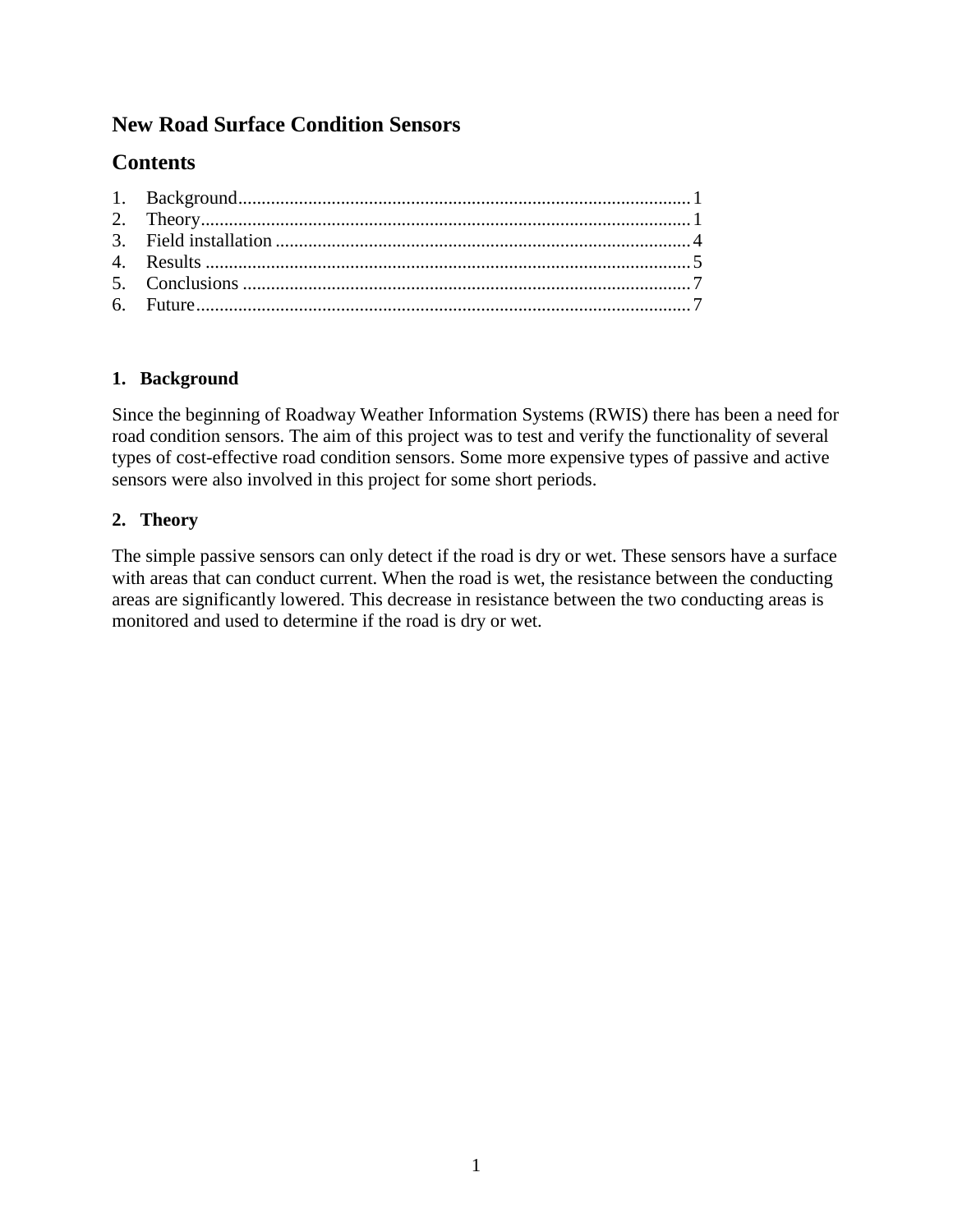**Simple passive sensors**



AerotechTelub Round type (called AT DWR in the following charts). This is a sensor made of composite plastic material.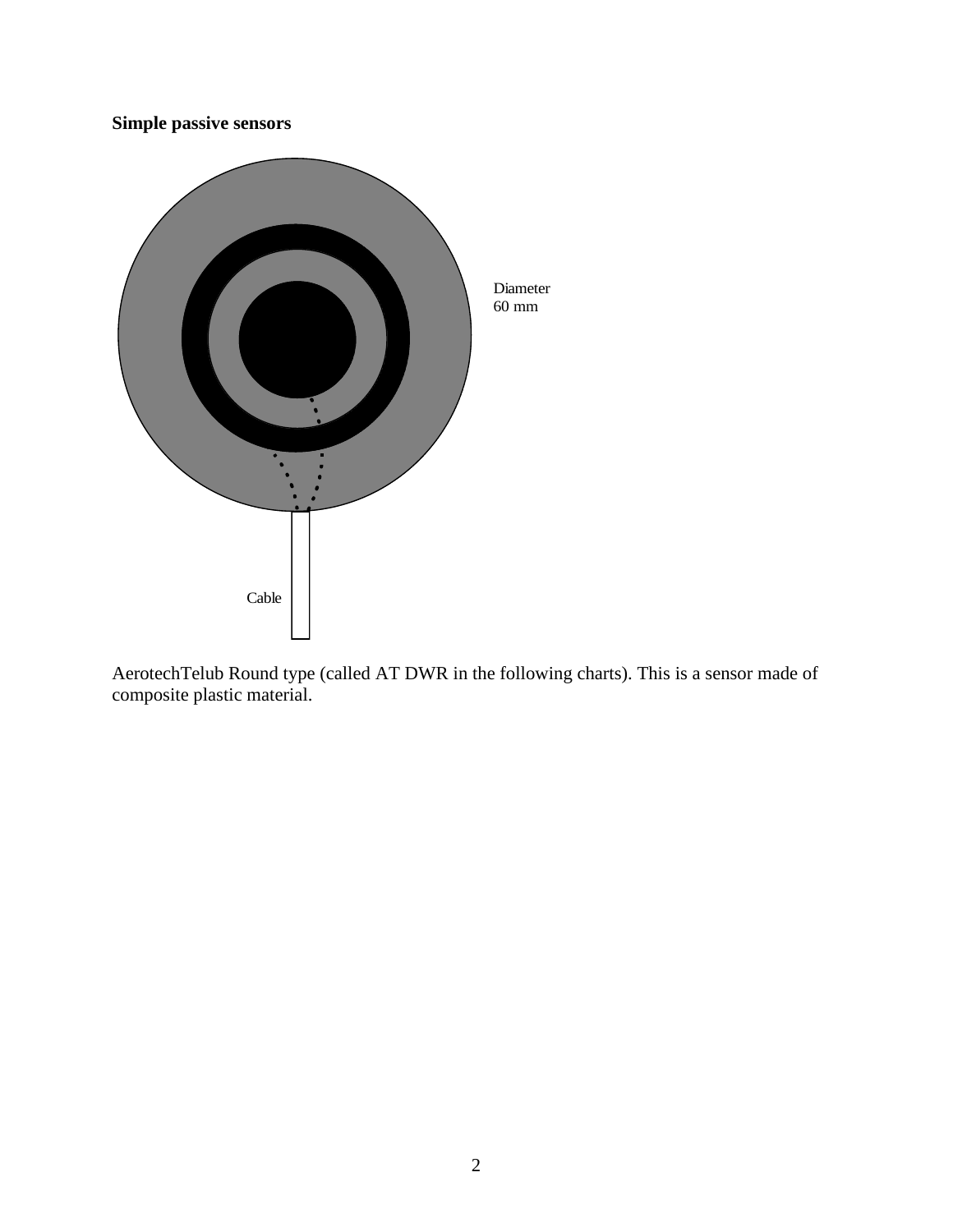

AerotechTelub Finger type (called AT DWF). This is a sensor made of composite plastic material.

Sensor from China called (called TI). This is a sensor made with stainless steel conducting rings and asphalt in between. It is a round sensor, approximately 100 mm in diameter.

The above passive sensors are powered by AC voltage to prevent the materials in the sensors from leaching.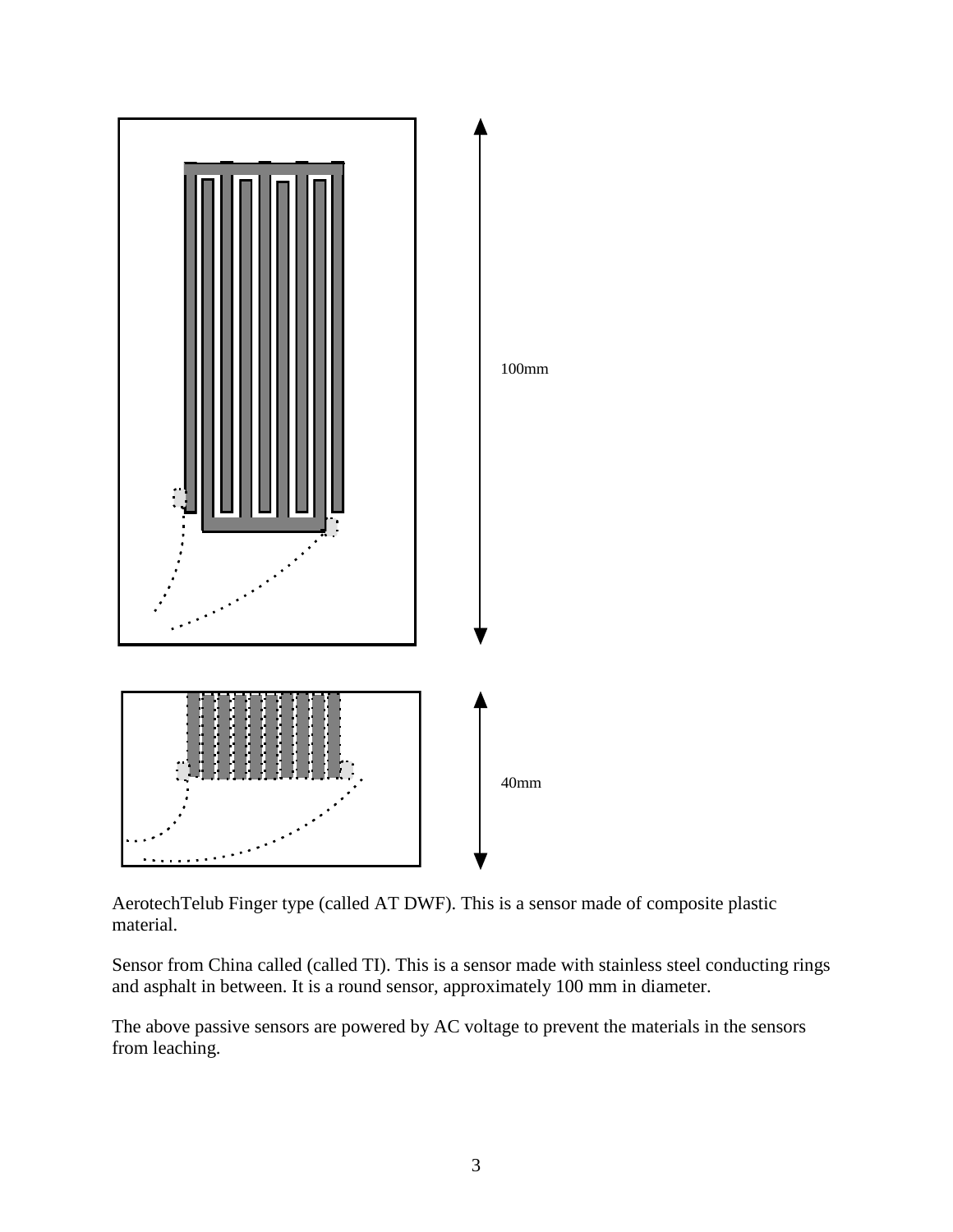In the following chart pictures, the outputs from the sensors are shown as a value above 150 if the sensor is dry. A value below 150 indicates that the sensor is wet.

#### **Advanced passive sensor (present in project only for short time):**

SSI sensor FP2000 (called FP2000)

#### **Advanced active sensor (present in project only for short time):**

Frensor MkII (Called m Freeze mean in the following charts)

#### **3. Field installation**

The sensors are installed close to each other in the road surface. See photo below.

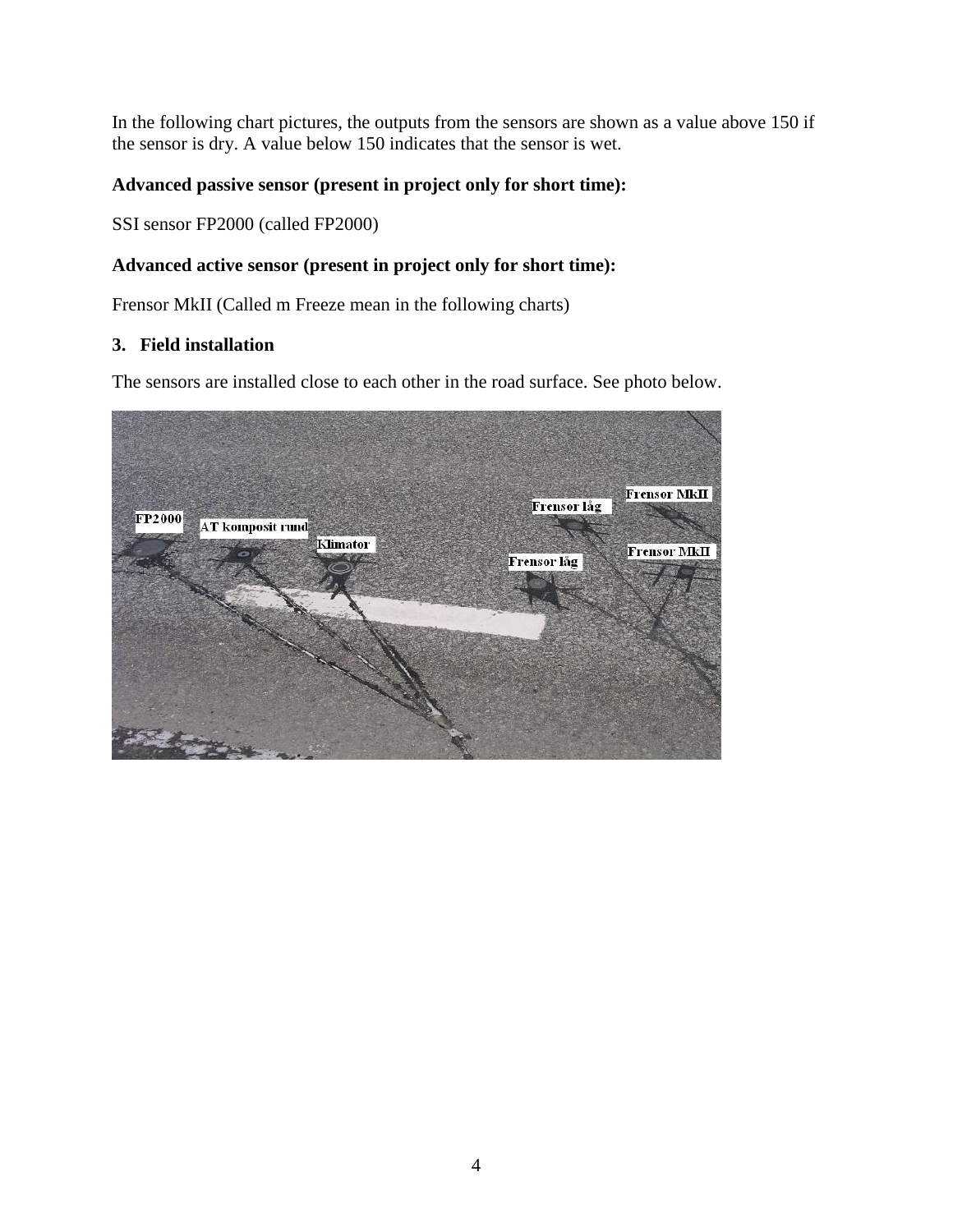#### **4. Results**



In the above chart, the TI (named Klimator) and AT DWF sensors show a detection of a wet surface at approximately 2005-04-11 01:00. The Frensor also shows freezing point detection in that period. The reason that the Frensor detects a freezing point for a longer time than the passive sensors is because there is a small amount of remaining water present at the Frensor sensor.

The TI sensor and the AT DWF sensor give a distinct indication of when a surface is wet. The other passive sensors also detect a wet surface, but the detection is a bit less distinct.

The SSI sensor has reliable algorithms to detect when the surface is wet. See the table below.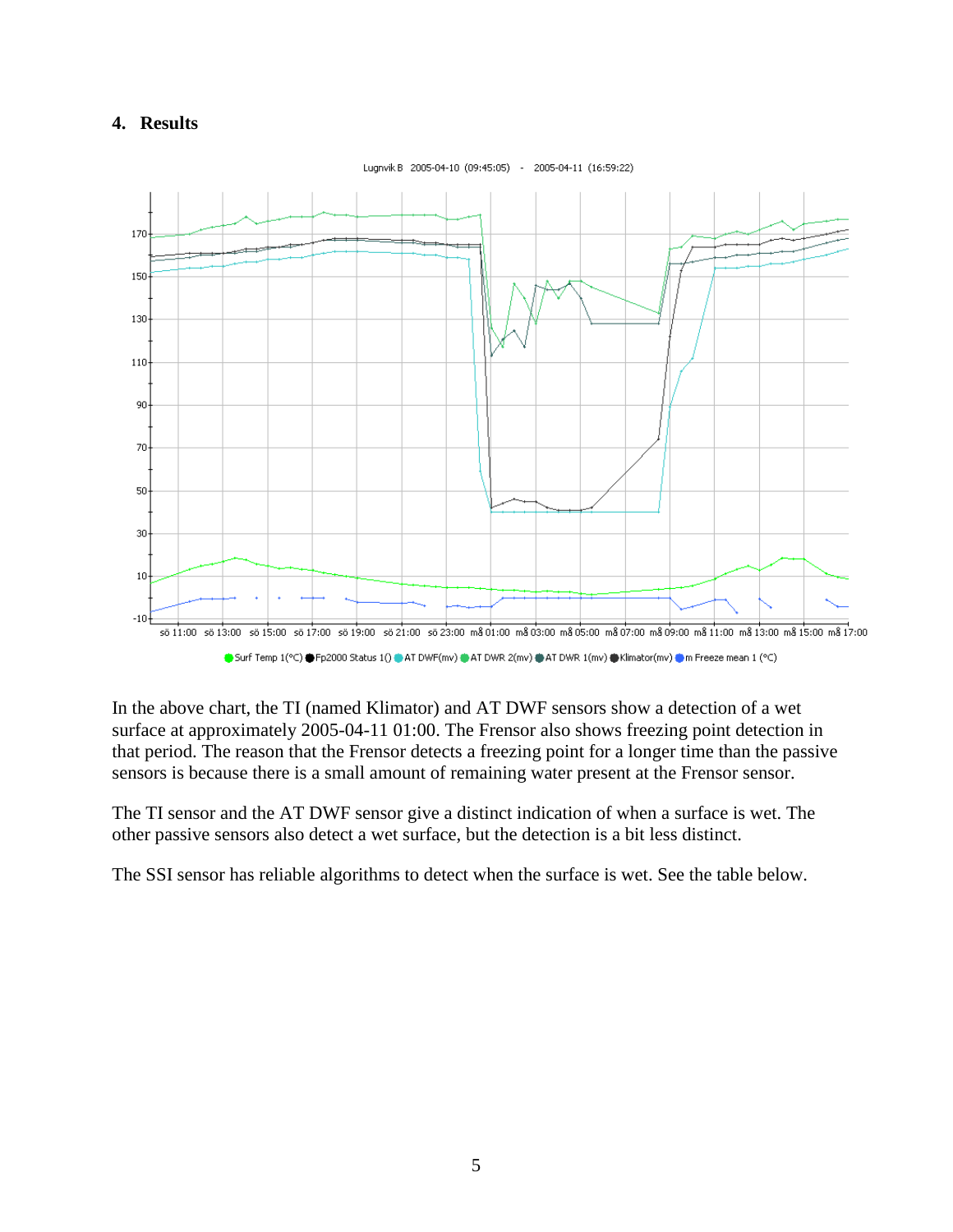| Date/time           | Fp2000 Status 1 | AT DWF     | AT DWR 2   | AT DWR 1   | Klimator  |
|---------------------|-----------------|------------|------------|------------|-----------|
| 2005-04-11 11:01:33 | <dry></dry>     | 154,0 mv   | 168,0 mvl  | 159,0 mv   | 164,0 mv  |
| 2005-04-11 10:01:33 | <dry>l</dry>    | $112,0$ mv | 169,0 mv   | 157,0 mv   | 164,0 mv  |
| 2005-04-11 09:31:33 | <dry></dry>     | $106,0$ mv | 164,0 mv   | $156,0$ mv | 153,0 mv  |
| 2005-04-11 09:01:33 | <dry></dry>     | 89,0 mv    | $163,0$ mv | $156,0$ mv | 122,0 mv  |
| 2005-04-11 08:31:33 | <wet>l</wet>    | 40,0 mv    | $133.0$ mv | $128,0$ mv | 74,0 mv   |
| 2005-04-11 05:31:33 | <wet>l</wet>    | $40,0$ mv  | 145,0 mvl  | 128,0 mv   | 42,0 mv   |
| 2005-04-11 05:01:33 | <wet></wet>     | 40,0 mv    | 148,0 mv   | 140,0 mv   | $41,0$ mv |
| 2005-04-11 04:31:33 | <wet>l</wet>    | $40.0$ mv  | 148,0 mv   | 147,0 mvl  | $41,0$ mv |
| 2005-04-11 04:01:33 | <wet></wet>     | 40,0 mv    | 140,0 mv   | 144,0 mv   | 41,0 mv   |
| 2005-04-11 03:31:33 | <wet>l</wet>    | 40,0 mvl   | 148,0 mvl  | 144,0 mv   | 42,0 mv   |
| 2005-04-11 03:01:33 | <wet></wet>     | $40,0$ mv  | $128,0$ mv | 146,0 mv   | 45,0 mv   |
| 2005-04-11 02:31:34 | <wet>l</wet>    | $40.0$ mv  | 140,0 mv   | $117,0$ mv | 45,0 mv   |
| 2005-04-11 02:01:33 | <wet></wet>     | 40,0 mvl   | 147,0 mv   | 125,0 mvl  | 46,0 mv   |
| 2005-04-11 01:31:33 | <wet>l</wet>    | 40,0 mv    | $117,0$ mv | $121,0$ mv | 44,0 mv   |
| 2005-04-11 01:01:33 | <wet></wet>     | $40,0$ mv  | $126,0$ mv | $113.0$ mv | 42,0 mv   |



Lugnvik B 2005-03-22 (02:00:00) - 2005-03-22 (23:31:00)

Above is another detection of a wet road surface. In this chart, all sensors have detected a wet surface. The TI and the AT DWR 1 sensor give a distinct indication of a wet surface. The AT DWR 2 sensor is of exactly the same type as the AT DWR 1 and it is installed close to AT DWR 1.